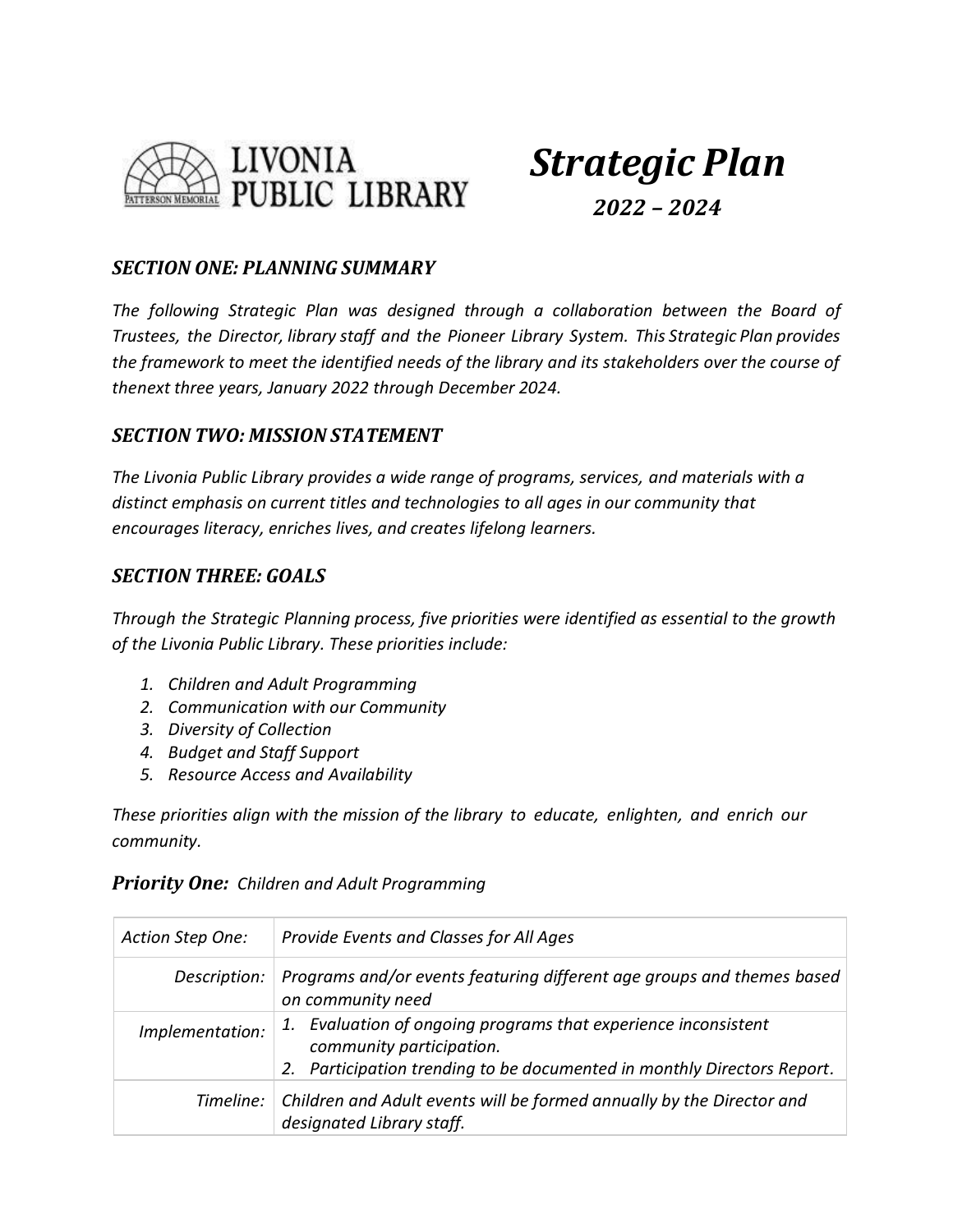| <b>Action Step Two:</b> | Develop an annual education plan for ages 0-2                                                                                                           |
|-------------------------|---------------------------------------------------------------------------------------------------------------------------------------------------------|
| Description:            | This education plan will include twelve educational events for children<br>ages 0-2 that will emphasize learning and family time.                       |
|                         | Contingent on COVID restrictions.                                                                                                                       |
| Implementation:         | 1. Documented program frequency and pattern of attendance<br>2. Evaluation of ongoing programs that experience inconsistent<br>community participation. |
| Timeline:               | Annual education plans for ages 0-2 will be formed by the Director and<br>designated Library staff.                                                     |

| Action Step Three: | Adult educational events targeting a variety of healthy living topics                                                                                                                 |
|--------------------|---------------------------------------------------------------------------------------------------------------------------------------------------------------------------------------|
| Description:       | Program themes may include cooking, nutrition, exercise, activities,<br>hobbies, gardening/farming, medicinal, minimalism, sustainability,<br>mental health awareness and mindfulness |
|                    | Implementation:   Establish a healthy living topic program schedule.<br>Establish Point of Contacts for potential program facilitators.                                               |
| Timeline:          | Events targeting healthy living classes will be formed by the<br>Director and designated Library staff.                                                                               |

| <b>Action Step Four:</b> | Engaging teens with programming and events                                                        |
|--------------------------|---------------------------------------------------------------------------------------------------|
| Description:             | Offering programs such as: speaker events, book clubs, maker labs, craft<br>nights, movie nights. |
|                          | Create a dedicated teen-designed space within the library.                                        |
| Implementation:          | Establish a teen programming schedule                                                             |
|                          | Timeline: Teen events will be formed by the Director and Youth Coordinator.                       |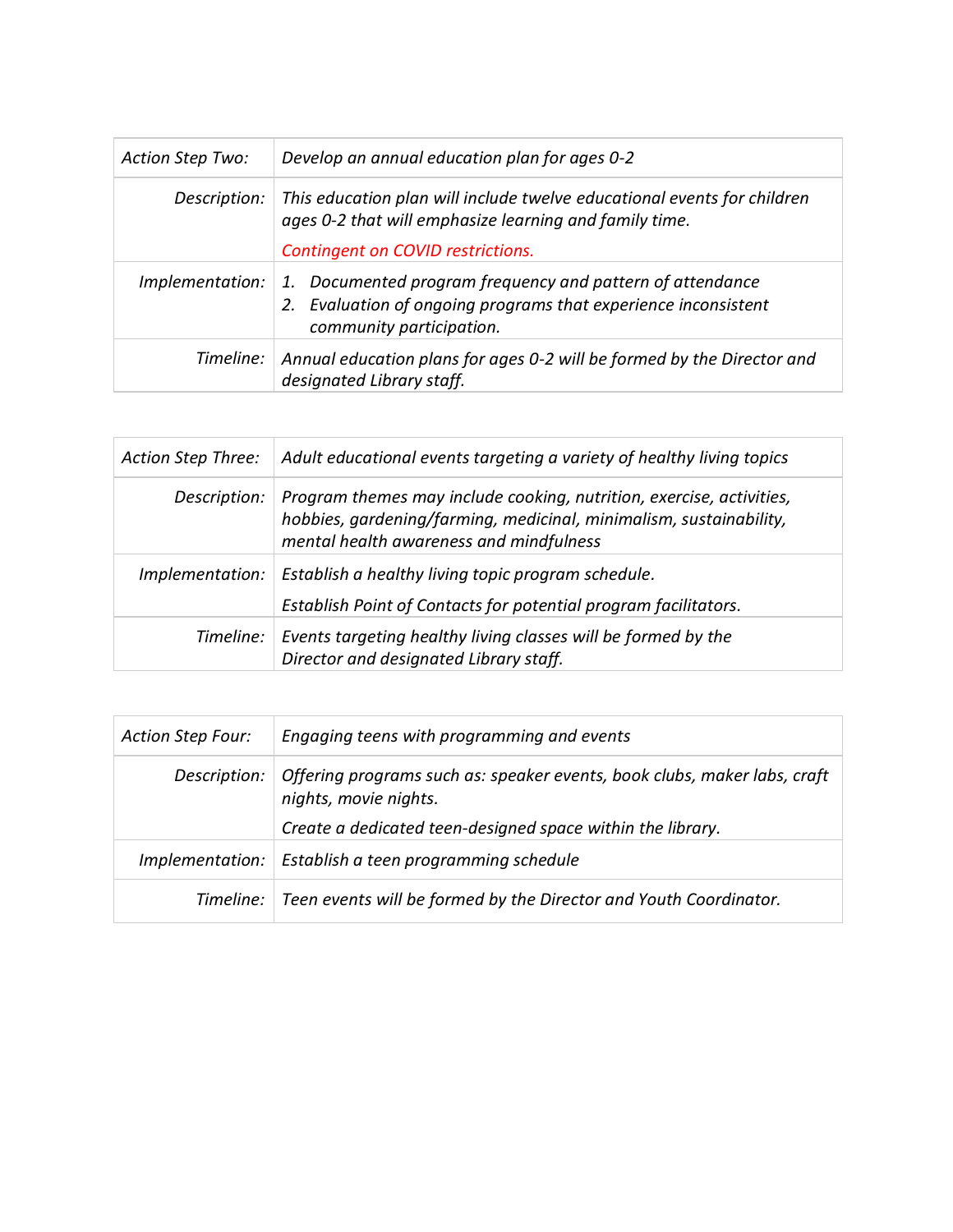### *Priority Two: Communication with our Community*

| Action Step One: | Advertise with local outlets                                                                                  |
|------------------|---------------------------------------------------------------------------------------------------------------|
| Description:     | Genesee Valley Pennysaver, Livingston County News, Lake County<br>Echo, local restaurants, localevents, other |
| Implementation:  | Identifying varying outlets that promotes programs and events that<br>reaches community-wide                  |
| Timeline:        | Advertising plans will be formed by the Director and designated<br>Library staff.                             |

| <b>Action Step Two:</b> | Disburse community program surveys                                                                                                                                                                                            |
|-------------------------|-------------------------------------------------------------------------------------------------------------------------------------------------------------------------------------------------------------------------------|
| Description:            | $\vert$ Create and publish a community survey that gauges effectiveness of<br>current programs, services, and/or events as well as desired programs,<br>services, and/or events that the community would like to see offered. |
| Implementation:         | Survey results compiled and presented to Library Staff and Board                                                                                                                                                              |
| Timeline:               | Survey to be published twice per year in January and June                                                                                                                                                                     |

| Action Step Three: | Increase Library's Social Media Presence                                                                                                                                                      |
|--------------------|-----------------------------------------------------------------------------------------------------------------------------------------------------------------------------------------------|
| Description:       | Stay current, CONSISTENT, and engaging with the community on various<br>social media outlets that promotes Livonia Public Library experiences<br>including upcoming and past programs/events. |
| Implementation:    | I dentifying varying outlets that promotes programs and events that<br>reaches community wide.                                                                                                |
|                    | Timeline: Social Media plans will be formed by the Director and designated<br>Library staff.                                                                                                  |

| <b>Action Step Four:</b> | Maintain a Library Newsletter                                                      |
|--------------------------|------------------------------------------------------------------------------------|
| Description:             | Topics may include statistics, upcoming and previous Library and Friends<br>events |
|                          | Implementation: Currently being produced monthly                                   |
| Timeline:                | Library newsletter will be formed by the Director and designated<br>Library staff. |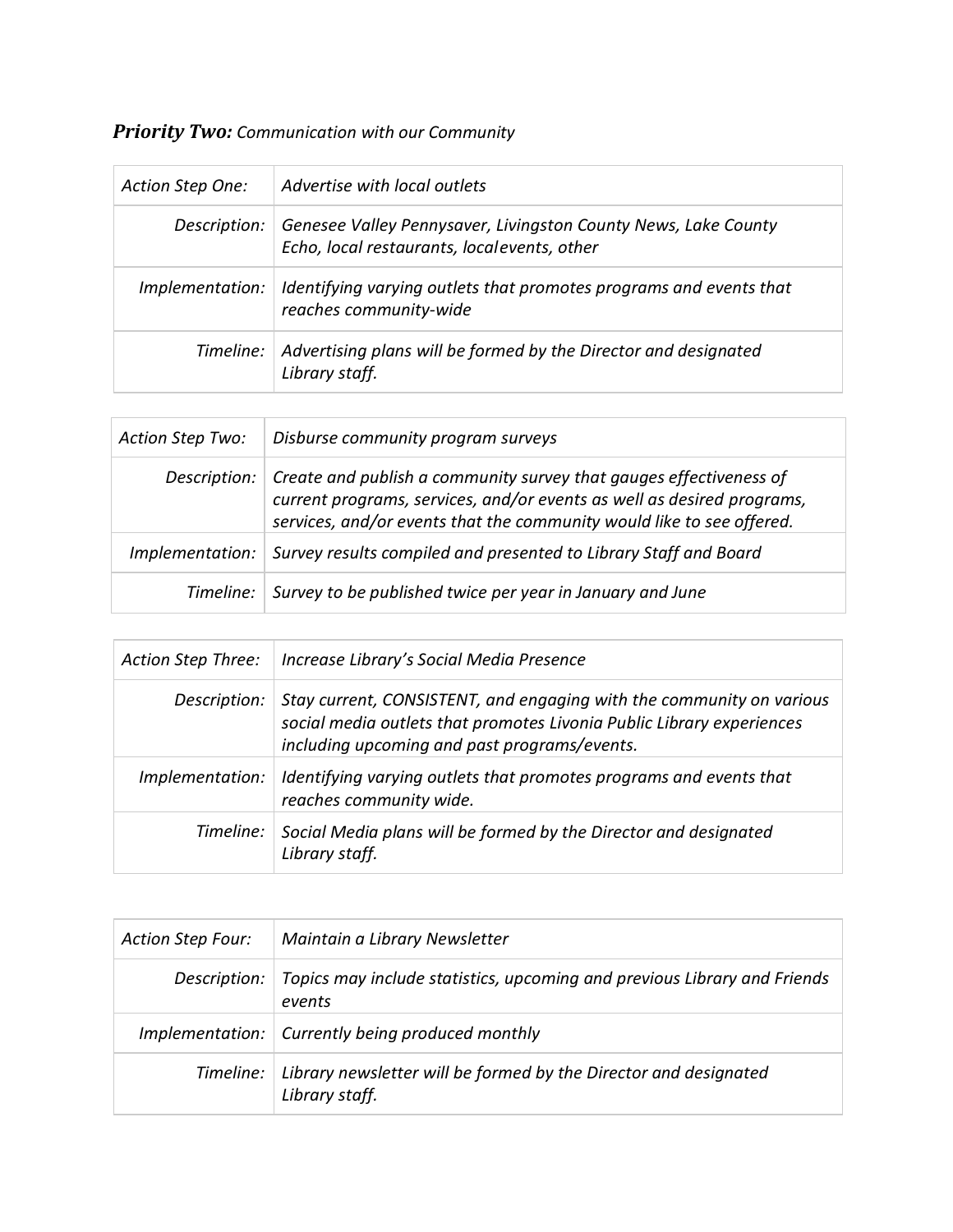| <b>Action Step Five:</b> | <b>Community Outreach</b>                                                                                                                                       |
|--------------------------|-----------------------------------------------------------------------------------------------------------------------------------------------------------------|
| Description:             | Building relationships and collaborating with local families, community<br>groups of all ages, local clubs, etc.                                                |
| Implementation:          | Increase partnerships within the community that potentially offers a<br>wider range of programs and events.                                                     |
|                          | Expand collaboration with Livonia Central School and BOCES on joint<br>programs.                                                                                |
|                          | Solicit Library Staff and Board of Trustees for potential Point of Contacts<br>within the community that could provide a wider range of programs and<br>events. |
| Timeline:                | Community Outreach plans will be formed by the Director with<br>participation from Library Staff and Board of Trustees.                                         |

# *Priority Three: Diversity of Collection*

| Action Step One: | Continuous analysis of collection                                                            |
|------------------|----------------------------------------------------------------------------------------------|
| Description:     | Ensure collection is diverse, inclusive, and contains material with current<br>perspectives  |
| Implementation:  | Research and modify collection each year as appropriate                                      |
| Timeline:        | Analysis will be performed by the Library Director with participation<br>from Library Staff. |

| <b>Action Step Two:</b> | Expansion of alternative collections                                                                              |
|-------------------------|-------------------------------------------------------------------------------------------------------------------|
| Description:            | 1. Non-print items (i.e. toys, tools, recipes, etc.)                                                              |
| Implementation:         | Research and add new alternative collections each year based on local<br>community feedback                       |
| Timeline:               | Collection diversity plans and purchases will be formed by the Director<br>with participation from Library Staff. |

| Action Step Three: | <b>Patron Contributions</b>                                                                                                        |
|--------------------|------------------------------------------------------------------------------------------------------------------------------------|
|                    | Description:   Create a "recommend a title" section to the Library<br>website and area within the Library for patrons to<br>submit |
|                    | Implementation:   Increase collection purchases from patron recommended titles                                                     |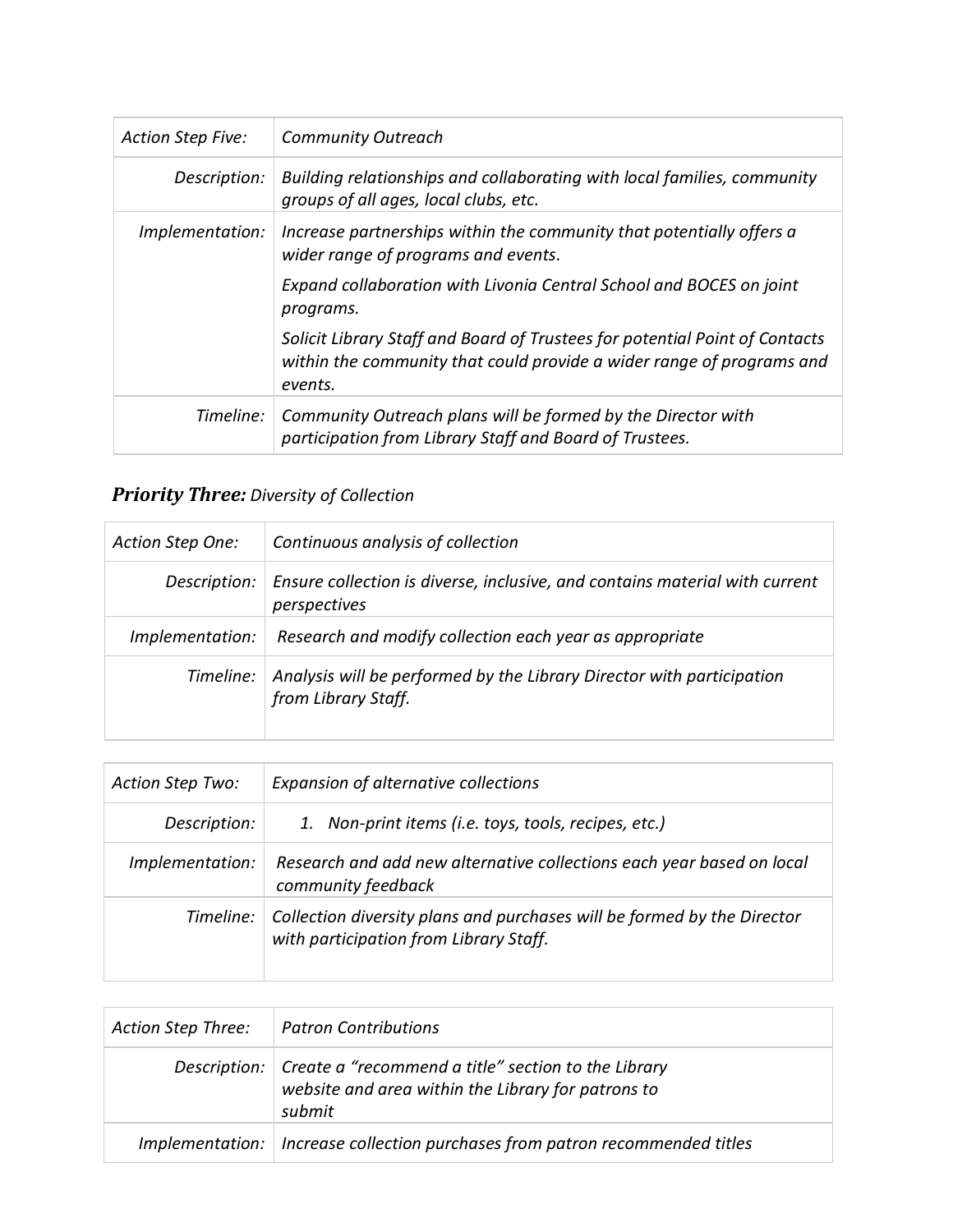| Timeline: $\vert$ Patron Contribution review and purchases will be approved by the |
|------------------------------------------------------------------------------------|
| Director.                                                                          |

| <b>Action Step Four:</b> | Increase budget for areas of collection with the highest circulation                          |
|--------------------------|-----------------------------------------------------------------------------------------------|
|                          | Description:   Continuation of evaluating collection areas and allocating<br>fundsaccordingly |
|                          | Implementation:   Use monthly collection reports                                              |
|                          | Timeline:   Evaluation and Allocation is ongoing                                              |

| <b>Action Step Five:</b> | Increase OWWL2Go Budget                                                                                                                                                     |
|--------------------------|-----------------------------------------------------------------------------------------------------------------------------------------------------------------------------|
| Description:             | Allocate more funds for eBooks and digital audio titles                                                                                                                     |
|                          | Implementation:   Increase budget in conjunction with patron circulation                                                                                                    |
| Timeline:                | OWWL2Go evaluation and allocation is ongoing. Any assessment<br>will be reviewed by the Library Director and approved by the Board<br>of Trustees at yearly budget meeting. |

# *Priority Four: Budget and Staff Support*

| Action Step One: | Seek and realize outside sources of funding                                                                         |
|------------------|---------------------------------------------------------------------------------------------------------------------|
|                  | Description:   Research and acquire funding sources including governmental,<br>organizational, and non-profit funds |
|                  | Implementation:   Additional revenue other than property taxes                                                      |
| Timeline:        | Funding revenue to be reviewed yearly as part of budget meeting or as<br>needed.                                    |

| <b>Action Step Two:</b> | <b>Staff Development</b>                                                                                                                             |
|-------------------------|------------------------------------------------------------------------------------------------------------------------------------------------------|
|                         | Description:   Offer training, conferences, meetings, committees, and/or workshops<br>that help to continue the growth of skillsets of the employees |
| Implementation:         | Provide funding and time allocation for staff development                                                                                            |
| Timeline:               | Library staff development with be periodically reviewed and approved<br>throughout the year by the Library Director.                                 |